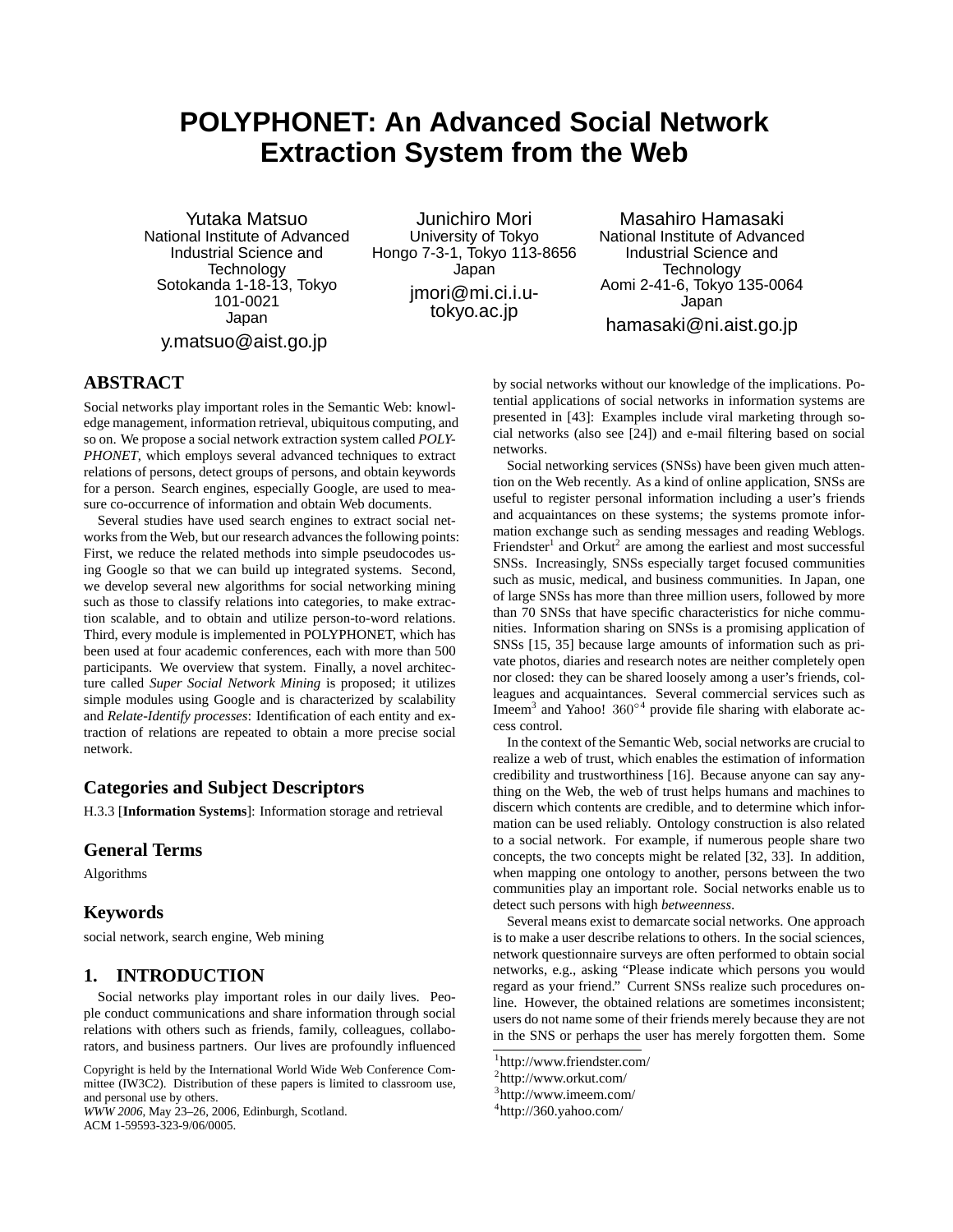name hundreds of friends, while others name only a few. Therefore, deliberate control of sampling and inquiry are necessary to obtain high-quality social networks on SNSs.

In contrast, automatic detection of relations is also possible from various sources of information such as e-mail archives, schedule data, and Web citation information [1, 44, 34]. Especially in some studies, social networks are extracted by measuring the co-occurrence of names on the Web. Pioneering work was done in that area by H. Kautz; the system is called Referral Web [21]. Several researchers have used that technique to extract social networks, as described in the next section.

This paper presents advanced algorithms for social network extraction from the Web. Our contributions are summarized as follows:

- Related studies are summarized and their main algorithms are described in brief pseudocodes. Surprisingly a few components that use Google consist of various algorithms.
- New aspects of social networks are investigated: classes of relations, scalability, and a person-word matrix.
- A social network mining system called *POLYPHONET* was developed and operated at the 17th, 18th and 19th Annual Conferences of the Japan Society of Artificial Intelligence (JSAI2003, JSAI2004, and JSAI2005) and at The International Conference on Ubiquitous Computing (UbiComp 2005) to promote participants' communication. More than 500 participants attended each conference; about 200 people actually used the system. We briefly overview that system.
- A novel architecture, called *Super Social Network Mining* is proposed. It is characterized by scalability and a Relate-Identify process.

Below, we take the JSAI cases as examples: a system is developed in Japanese language for JSAI conferences and in English language for the UbiComp conference. Differences of languages affect many details of algorithms. For that reason, we try to keep the algorithms as abstract as possible. We have various evaluations of algorithms of Japanese versions, but we have insufficient evaluations for the English version. Therefore, we show some evaluations in the Japanese version if necessary, in order to provide meaningful insights to readers.

This paper is organized as follows. The following section describes related studies and motivations. Section 3 addresses basic algorithms to obtain social networks from the Web. Advanced algorithms are described in Section 4 including evaluations. We briefly overview POLYPHONET in Section 5. We propose Super Social Network Mining architecture in Section 6 and conclude this paper.

#### **2. RELATED WORK**

In the mid-1990s, Kautz and Selman developed a social network extraction system from the Web, called *Referral Web* [21]. The system focuses on co-occurrence of names on Web pages using a search engine. It estimates the strength of relevance of two persons X and Y by putting a query "X and Y" to a search engine: If X and Y share a strong relation, we can find much evidence that might include their respective homepages, lists of co-authors in technical papers, citations of papers, and organizational charts. Interestingly, a path from a person to a person (e.g., from Henry Kautz to Marvin Minsky) is obtained automatically using the system. Later, with development of the WWW and Semantic Web technology, more information on our daily activities has become available online. Automatic extraction of social relations has much greater potential and demand now compared to when Referral Web is first developed.

Recently, P. Mika developed a system for extraction, aggregation and visualization of online social networks for a Semantic Web community, called Flink  $[32]$ <sup>5</sup>. Social networks are obtained using analyses of Web pages, e-mail messages, and publications and selfcreated profiles (FOAF files). The Web mining component of Flink, similarly to that in Kautz's work, employs a co-occurrence analysis. Given a set of names as input, the component uses a search engine to obtain hit counts for individual names as well as the cooccurrence of those two names. The system targets the Semantic Web community. Therefore, the term "Semantic Web OR Ontology" is added to the query for disambiguation.

A. McCallum and his group [12, 3] present an end-to-end system that extracts a user's social network.That system identifies unique people in e-mail messages, finds their homepages, and fills the fields of a contact address book as well as the other person's name. Links are placed in the social network between the owner of the web page and persons discovered on that page. A newer version of the system targets co-occurrence information on the entire Web, integrated with name disambiguation probability models.

Other studies have used co-occurrence information: Harada et al. [19] develop a system to extract names and also person-to-person relations from the Web. Faloutsos et al. [14] obtain a social network of 15 million persons from 500 million Web pages using their cooccurrence within a window of 10 words. Knees et al. [22] classify artists into genres using co-occurrence of names and keywords of music in the top 50 pages retrieved by a search engine. Some particular social networks on the Web have been investigated in detail: L. Adamic has classified the social network at Stanford and MIT students, and has collected relations among students from Web link structure and text information [1]. Co-occurrence of terms in homepages can be a good indication to find communities, even obscure ones.

In the context of the Semantic Web, a study by Cimiano and his group is one of the most relevant works to ours. That system, Pattern-based ANnotation through Knowledge On the Web (PANKOW), assigns a named entity into several linguistic patterns that convey semantic meanings [9, 10]. Ontological relations among instances and concepts are identified by sending queries to a Google API based on a pattern library. Patterns that are matched most often on the Web indicate the meaning of the named entity, which subsequently enables automatic or semi-automatic annotation. The underlying concept of PANKOW, *self-annotating Web*, is that it uses globally available Web data and structures to annotate local resources semantically to bootstrap the Semantic Web.

Most of those studies use co-occurrence information provided by a search engine as a useful way to detect the proof of relations. Use of search engines to measure the relevance of two words is introduced in a book, *Google Hacks* [7], and is well known to the public. Co-occurrence information obtained through a search engine provides a large variety of new methods that had been only applicable to a limited corpus so far. This study seeks the potential of Web co-occurrence and describes novel approaches that can be accomplished surprisingly easily using a search engine.

We add some comments on the stream of research on Web graphs. Sometimes the link structure of Web pages is seen as a social network; a dense subgraph is considered as a community [23]. Numerous studies have examined these aspects of ranking Web pages (on a certain topic), such as PageRank and HITS, and identifying a set of Web pages that are densely connected. However, particular Web pages or sites do not necessarily correspond to an author or a group of authors. In our research, we attempt to obtain a social network in

<sup>&</sup>lt;sup>5</sup>http://flink.semanticweb.org/. The system won a 1st prize at the Semantic Web Challenge in ISWC2004.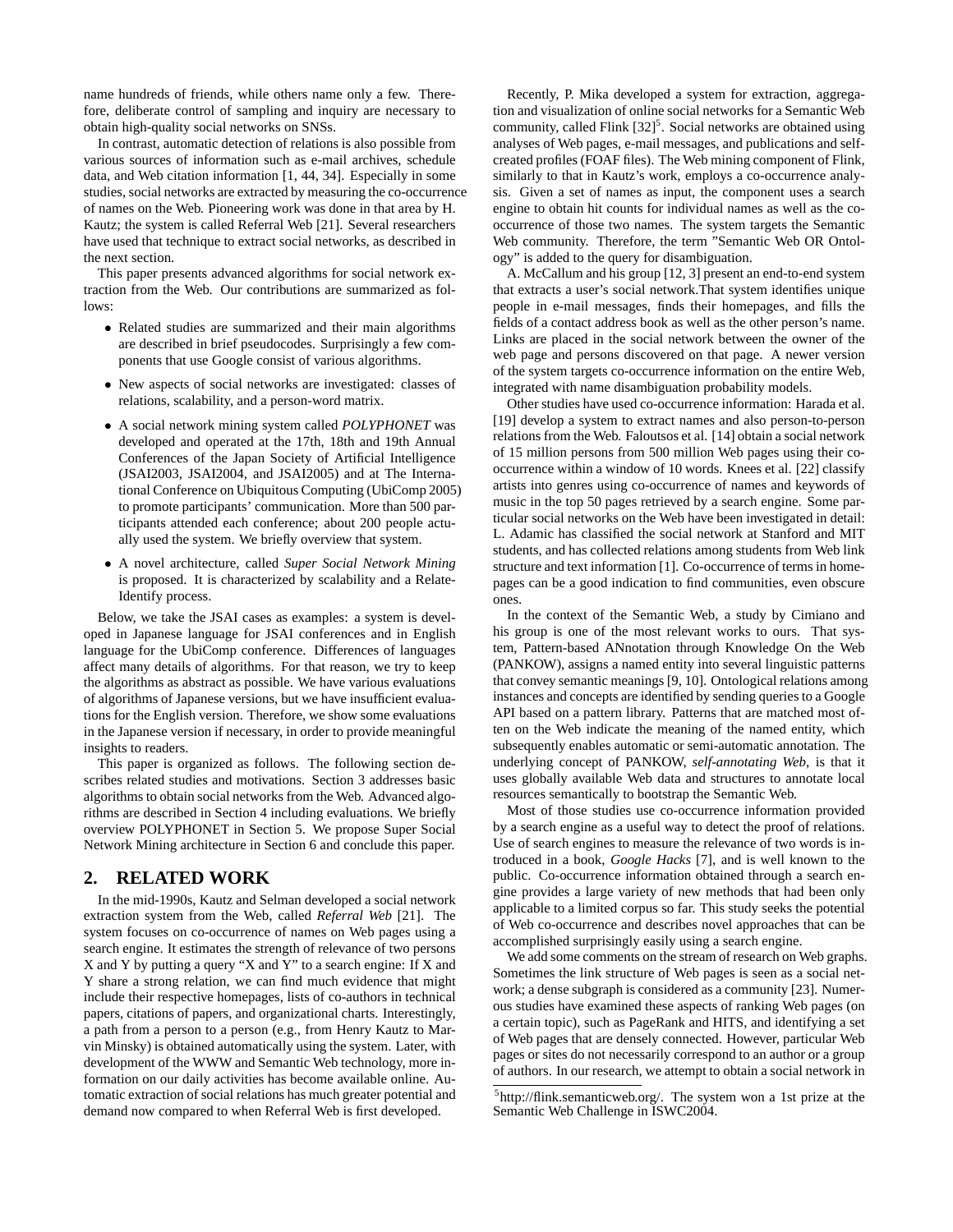```
\widehat{Algorithm 3.1: GOOGLECOOC(X, Y)
```
**comment:** Given person names X and Y, return the co-occurrence.

 $n_X \leftarrow GoogleHit("X")$  $n_Y \leftarrow GoogleHit("Y")$  $n_{X\wedge Y} \leftarrow GoogleHit("X Y")$  $r_{X,Y} \leftarrow \text{CoocFunction}(n_X, n_Y, n_{X \wedge y})$ **return**  $(r_{X,Y})$ 

✍

**Figure 1: Measure co-occurrence using** *GoogleHit***.**

# $\widehat{$ **Algorithm 3.2:** GOOGLECOOCTOP $(X, Y, k)$

**comment:** Given person names X and Y, return the co-occurrence.

✍  $D_X \leftarrow GoogleTop("X", k)$  $D_Y \leftarrow GoogleTop("Y", k)$  $n_X \leftarrow NumEntity(D_X \cup D_Y, X)$  $n_Y \leftarrow NumEntity(D_Y \cup D_Y, Y)$  $n_{X \wedge Y} \leftarrow NumCooc(D_X \cup D_Y, X, Y)$  $r_{X,Y} \leftarrow \text{CoocFunction}(n_X, n_Y, n_{X \wedge Y})$ **return**  $(r_{X,Y})$ 

**Figure 2: Measure co-occurrence using** *GoogleTop***.**

which a node is a person and an edge is a relation, i.e., in Kautz's terms, a hidden Web. Recently, Weblogs have come to provide an intersection of the two perspectives. Each Weblog corresponds roughly to one author; it creates a social network both from a link structure perspective and a person-based network perspective.

# **3. SOCIAL NETWORK EXTRACTION**

This section introduces the basic algorithm that uses a Web search engine to obtain a social network. Most related works use one of the algorithms in this section. We use JSAI cases as examples.

# **3.1 Basic algorithm**

### *3.1.1 Nodes and Edges*

A social network is extracted through two steps. First we set nodes, then we add edges. Some studies, including those addressing the Referral Web and McCallum's study, have employed expansion of the network, subsequently creating new nodes and finding new edges iteratively.

In our approach, similarly to that of Flink, nodes in a social network are given. In other words, a list of persons is given beforehand. We collect authors and co-authors who have presented works at past JSAI conferences; we posit them as nodes.

Next, edges between nodes are added using a search engine. For

✎ **Algorithm 3.3:** GETSOCIALNET(L) ✍ **comment:** Given person list L, return a social network *G*. **for each**  $X \in L$ **do** set a node in G **for each**  $X \in L$  and  $Y \in L$ **do**  $r_{X,Y} \leftarrow GoogleCooc(X,Y)$ **for each**  $X \in L$  and  $Y \in L$  where  $r_{X,Y} > threshold$ **do** set an edge in G **return**  $(G)$ 

**Figure 3: Extract social network using** *GoogleCooc***.**

 $\widehat{$ **Algorithm 3.4:** EXPANDPERSON $(X, k)$ 

**comment:** Extract person names from the retrieved pages.

✍  $D \leftarrow GoogleTop("X", k)$  $E \leftarrow ExtractEntities(D)$ **return**  $(E)$ 

#### **Figure 4: Expand person names.**

| <b>Algorithm 3.5:</b> GOOGLECOOCCONTEXT(X, Y, $W_X$ , $W_Y$ )                |
|------------------------------------------------------------------------------|
| <b>comment:</b> Given X, Y and word(s) $W_X$ , $W_Y$ , return co-occurrence. |
| $n_X \leftarrow GoogleHit("X \, W_X")$                                       |
| $n_Y \leftarrow GoogleHit("Y W_Y")$                                          |
| $n_{X\wedge Y} \leftarrow GoogleHit("X Y W_X W_Y")$                          |
| $r_{X,Y} \leftarrow \text{CoocFunction}(n_X, n_Y, n_{X \wedge Y})$           |
| <b>return</b> $(r_{X,Y})$                                                    |
|                                                                              |

**Figure 5: Measure co-occurrence with disambiguation.**

example, assume we are to measure the strength of relations between two names: Yutaka Matsuo and Peter Mika. We put a query *Yutaka Matsuo* AND *Peter Mika* to a search engine. Consequently, we obtain 44 hits<sup>6</sup>We obtain only 10 hits if we put another query *Yutaka Matsuo* AND *Lada Adamic*. *Peter Mika* itself generates 214 hits and *Lada Adamic* generates 324 hits. Therefore, the difference of hits by two names shows the bias of co-occurrence of the two names: *Yutaka Matsuo* is likely to appear in Web pages with *Peter Mika* than *Lada Adamic*. We can guess that Yutaka Matsuo has a stronger relationship with Peter Mika. Actually in this example, Yutaka Matsuo and Peter Mika participated together in several conferences; they also co-authored one short paper.

That approach estimates the strength of their relation by co-occurrence of their two names. We add an edge between the two corresponding nodes if the strength of relations is greater than a certain threshold. Several indices can measure the co-occurrence [29]: matching coefficient,  $n_{X\wedge Y}$ ; mutual information,  $\log(n n_{X\wedge Y})$  $n_X n_Y$ ; Dice coefficient,  $\left(\frac{2n_{X\wedge Y}}{n_X + n_Y}\right)$ ; Jaccard coefficient,  $(n_{X\wedge Y}/n_{X\vee Y})$ ; overlap coefficient,  $(n_{X\wedge Y}/\min(n_X, n_Y))$ ; and cosine,  $(n_{X\wedge Y}/n_{X\vee Y})$ , overlap coefficient,  $(n_{X\wedge Y}/n_{I\wedge Y})$ <br>and cosine,  $(n_{X\wedge Y}/\sqrt{n_{X}n_{Y}})$ ; where  $n_X$  and  $n_Y$  denote the respective hit counts of name X and Y, and n*<sup>X</sup>*∧*<sup>Y</sup>* and n*<sup>X</sup>*∨*<sup>Y</sup>* denote the respective hit counts of "X AND Y" and "X OR Y".

Depending on the co-occurrence measure that is used, the resultant social network varies. Generally, if we use a matching coefficient, a person whose name appears on numerous Web pages will collect many edges. The network is likely to be decomposed into clusters if we use mutual information. The Jaccard coefficient is an appropriate measure for social networks: Referral web and Flink use this coefficient. In POLYPHONET, we use the overlap coefficient [30] because it fits our intuition well: For example, a student whose name co-occurs almost constantly with that of his supervisor strongly suggests an edge from him to the supervisor. A professor thereby collects edges from her students. We also verify that overlap coefficients perform well by investigating the probability of co-authorship [31].

Pseudocode that measures co-occurrence of two persons is shown in Fig. 1. In this paper, we define two functions in pseudocodes.

• *GoogleHit*: it returns the number of hits retrieved by a given query, and

<sup>&</sup>lt;sup>6</sup>As of October, 2005 by Google search engine. The hit count is that obtained after the omission of similar pages by Google.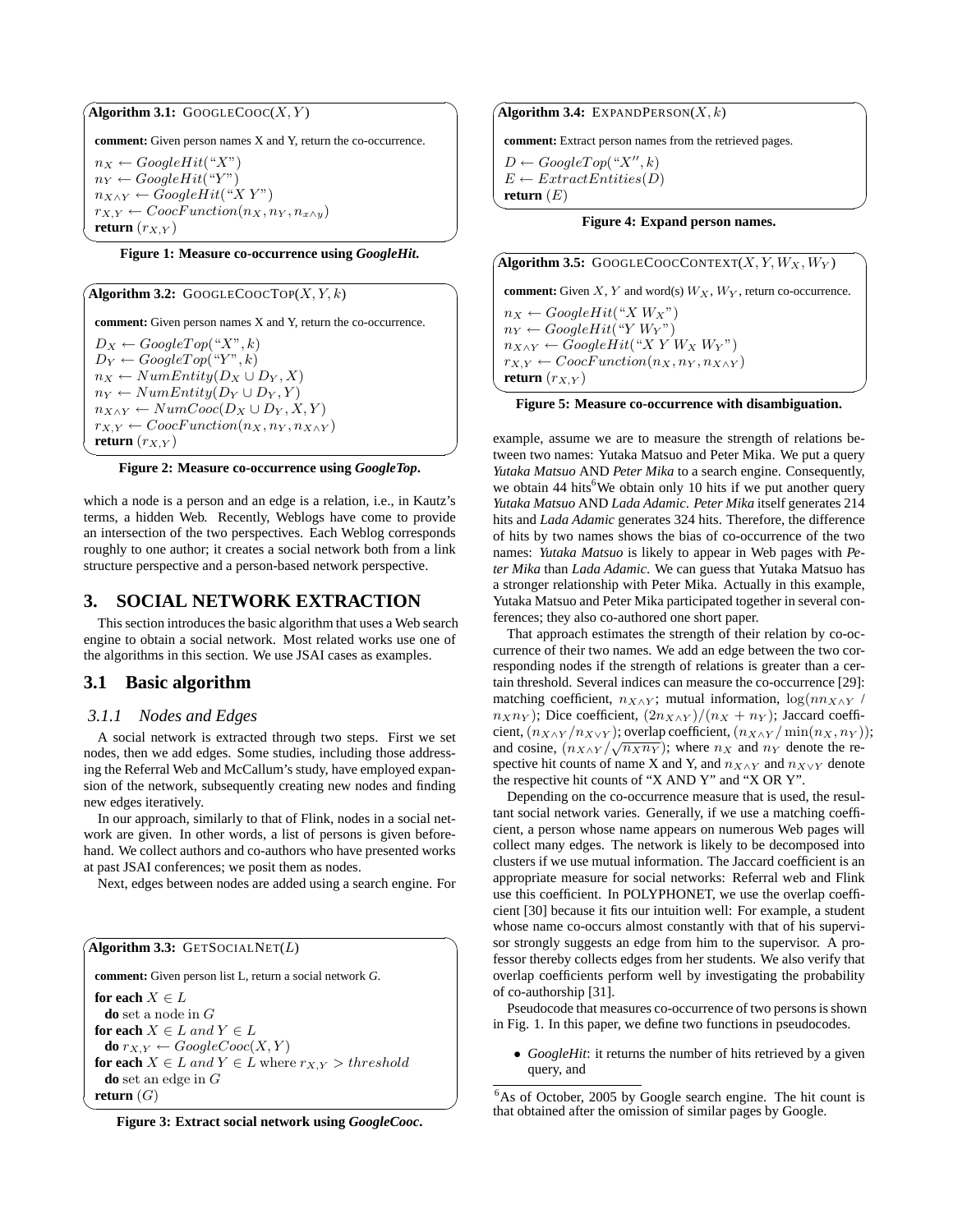• *GoogleTop*: it returns k documents that are retrieved by a given query.

Those two functions play crucial roles in our research. *CoocFunction* is a co-occurrence index. In our case, it is defined as

$$
f(n_X, n_Y, n_{X \wedge Y}) = \begin{cases} \frac{n_{X \wedge Y}}{min(n_X, n_Y)} & \text{if } n_X > k \text{ and } n_Y > k, \\ 0 & \text{otherwise} \end{cases}
$$

We set  $k = 30$  for the JSAI case. Alternatively, we can take some techniques for smoothing.

There is an alternative means to measure co-occurrence using a search engine, i.e., to use top retrieved documents, shown in Fig. 2. *NumEntity* returns the number of mentions in a given document set. *NumCooc* returns the number of co-occurrence of mentions in a given document set. Some of the related works employ this algorithm, in which we can use more tailored NLP methods. However, when the retrieved documents are much more numerous than  $k$ , we can process only a small fraction of the documents.

A social network is obtained using the algorithm in Fig. 3. For each pair of nodes where co-occurrence is greater than the threshold, an edge is invented. Eventually, a network *G=(V,E)* is obtained in which  $V$  is a set of nodes and  $E$  is a set of edges. Instead of using *GoogleCooc*, we can employ *GoogleCoocTop* in case that documents are not so large and more detailed processing is necessary. If we want to expand the network one node at a time, we can put in the algorithm a module shown in Fig. 4, in which *ExtractEntities* returns extracted person names from documents, and iterate the execution of the module.

Although various studies have applied co-occurrence by a search engine to extract a social network, most of them correspond to one of the algorithms described previously

### **3.2 Disambiguate a Person Name**

More than one person might have the same name. Such namesakes cause problems when extracting a social network. To date, several studies have produced attempts at personal name disambiguation on the Web [3, 17, 26, 27]. In addition, the natural language community has specifically addressed name disambiguation as a class of word sense disambiguation [45, 28].

Bekkerman and McCallum uses probabilistic models for the Web appearance disambiguation problem [3]: the set of Web pages is split into clusters, then one cluster can be considered as containing only relevant pages: all other clusters are irrelevant. Li et al. proposes an algorithm for the problem of cross-document identification and tracing of names of different types [25]. They build a generative model of how names are sprinkled into documents.

These works identify a person from appearance in the text when a set of documents is given. However, to use a search engine for social network mining, a good keyphrase to identify a person is useful because it can be added to a query. For example, in the JSAI case, we use an affiliation (a name of organization one belongs to) together with a name. We make a query " $X$  AND ( $A$  OR  $B$  OR  $\dots$ )" instead of "X" where A and B are affiliations of X (including past affiliations and short name for the affiliation). Flink uses a phrase *Semantic Web OR Ontology* for that purpose.

In the UbiComp case, we develop a name-disambiguation module [4]. Its concept is this: for a person whose name is not common, such as *Yutaka Matsuo*, we need to add no words; for a person whose name is common, we should add a couple of words that best distinguish that person from others. In an extreme case, for a person whose name is very common such as *John Smith*, many words must be added. The module clusters Web pages that are re $\widehat{$ **Algorithm 4.1:** CLASSIFYRELATION $(X, Y, k)$ 

**comment:** Given person names X and Y, return the class of relation.

 $D_{X\wedge Y} \leftarrow GoogleTop("X Y'', k)$ **for each**  $d \in D_{X \wedge Y}$ **do**  $c_d \leftarrow Classifier(d, X, Y)$  $class \leftarrow determine on c_d \in D_{X \wedge Y}$ **return** (class)

✍

#### **Figure 6: Classify relation.**

#### **Table 2: Word groups (translated from Japanese).**

| Group | Words                                                  |
|-------|--------------------------------------------------------|
| А     | publication, paper, presentation,                      |
|       | activity, theme, award, authors, etc.                  |
| B     | member, lab, group, laboratory, institute, team, etc.  |
| C     | project, committee                                     |
| D     | workshop, conference, seminar, meeting,                |
|       | sponsor, symposium, etc.                               |
| E     | association, program, national, journal, session, etc. |
| F     | professor, major, graduate student, lecturer, etc.     |
|       |                                                        |

trieved by each name into several groups using text similarity. It then outputs characteristic keyphrases that are suitable for adding to a query. The pseudocode *GoogleCoocContext* to query a search engine with disambiguating keyphrases is shown in Fig. 5, which is slightly modified from *GoogleCooc*. We regard keyphrases to be added as a context of a person.

# **4. ADVANCED EXTRACTION**

This section introduces novel algorithms that POLYPHONET uses for advanced social network extraction.

### **4.1 Class of Relation**

Various interpersonal relations exist: friends, colleagues, families, teammates, and so on. RELATIONSHIP [13] defines more than 30 kinds of relationships we often have as a form of subproperty of the *knows* property in FOAF. For example, we can write "I am a collaborator of John (and I know him)" in our FOAF file. Various social networks are obtainable if we can identify such relationships. A person is central in the social network of a research community while not in the local community. Actually, such overlaps of communities exist often and have been investigated in social network analyses [46]. It also provides interesting research topics recently in the context of complex networks [40].

Through POLYPHONET, we target the relations in a researcher community. Among them, four kinds of relations are picked up because of the ease at identifying them and their importance in reality.

- Co-author: co-authors of a technical paper
- Lab: members of the same laboratory or research institute
- Proj: members of the same project or committee
- Conf: participants in the same conference or workshop

Each edge might have multiple labels. For example, X and Y have both "Co-author" and "Lab." relations.

We first fetch the top five pages retrieved by the *X AND Y* query, i.e., using *GoogleTop("X Y",5)*. Then we extract features from the content of each page, as shown in Table 1. Attributes NumCo,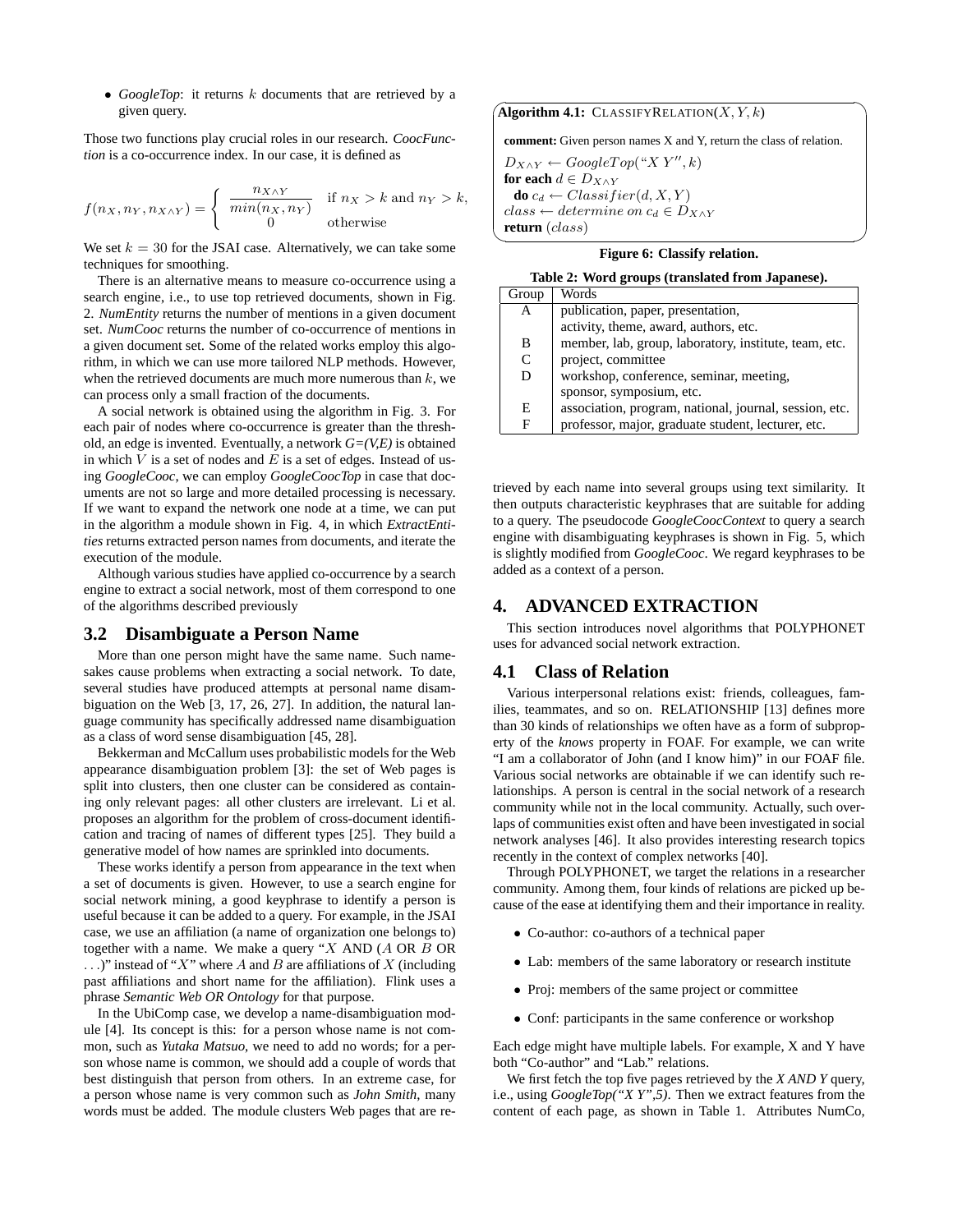**Table 1: Attributes and possible values.**

| Attribute |                                                                   | Values                      |
|-----------|-------------------------------------------------------------------|-----------------------------|
| NumCo     | Number of co-occurrences of $X$ and $Y$                           | zero, one, or more than one |
| SameLine  | Whether names co-occur at least once in the same line             | yes, or no                  |
| FreqX     | Frequency of occurrence of $X$                                    | zero, one, or more than two |
| FreqY     | Frequency of occurrence of $Y$                                    | zero, one, or more than two |
| GroTitle  | Whether any of a word group $(A-F)$ appears in the title          | yes or no (for each group)  |
| GroFFive  | Whether any of a word group (A-F) appears in the first five lines | yes or no (for each group)  |

| Table 3: Obtained rules. |                                                                                            |  |  |  |  |
|--------------------------|--------------------------------------------------------------------------------------------|--|--|--|--|
| Class                    | Rule                                                                                       |  |  |  |  |
| co-author                | SameLine=yes                                                                               |  |  |  |  |
| Lab                      | (NumCo = more_than_one & GroTitle(D)=no & GroFFive(A) = yes & GroFFive(E) = yes)           |  |  |  |  |
|                          | or (FreqX = more_than_two & FreqY = more_than_two & GroFFive(A) = yes & GroFFive(D)=no) or |  |  |  |  |
| Proj                     | (SameLine=no & GroTitle(A)=no & GroFFive(F)=yes) or                                        |  |  |  |  |
| Conf                     | (GroTitle(A)=no & GroFFive(B)=no & GroFFive(D)= yes)                                       |  |  |  |  |
|                          | or (GroFFive(A)=no & GroFFive(D)=no & GroFFive(E)= yes) or                                 |  |  |  |  |

FreqX, and FreqY relate to the appearance of name X and Y. Attributes GroTitle and GroFFive characterize the contents of pages using word groups defined in Table 2. We produced word groups by selecting high tf-idf terms using a manually categorized data set.

Figure 6 shows the pseudocode to classify relations. The *Classifier* indicates any one classifier used in machine learning such as Naive Bayes, maximum entropy or support vector machine. In the JSAI case, we use C4.5 [41] as a classifier. Using more than 400 pages to which we manually assigned the correct labels, classification rules are obtained. Some of those obtained rules are shown in Table 3. For example, the rule for Co-author is simple: if two names co-occur in the same line, they are classified as co-authors. However, the Lab relationship is more complicated.

Table 4 shows error rates of five-fold cross validation. Although the error rate for Lab is high, others have about a 10% error rate or less. Precision and recall are measured using manual labeling of an additional 200 Web pages. The Co-author class yields high precision and recall even though its rule is simple. In contrast, the Lab class gives low recall, presumably because laboratory pages have greater variety.

Obtaining the class of relationship is reduced to a text categorization problem. A large amount of research pertains to text categorization. We can employ more advanced algorithms. For example, using unlabeled data also improves categorization [38]. Relationships depend on the target domain; therefore, we must define classes to be categorized depending on a domain.

Vastly numerous pages exist on the Web. For that reason, the *ClassifyRelation* module becomes inefficient when k is large. Topranked Web pages do not necessarily contain information that is related to the purpose. One approach to remedy that situation is to organize a query in a more sophisticated way. For example, if we seek whether X and Y has Lab relations, we can organize a query such as "X Y (publication OR paper OR presentation)" by consulting Tables 2 and 3. This algorithm is not implemented in POLYPHONET, but it works well in our other study for extraction of a social network of corporations [20]. In Question Answering systems, query formulation is quite a common technique.

### **4.2 Scalability**

The number of queries to a search engine becomes a problem when we apply extraction of a social network to a large-scale community: a network with 1000 nodes requires 500,000 queries and grows with  $O(n^2)$ , where *n* is the number of persons. Considering that the Google API limits the number of queries to 1000 per

#### **Table 4: Error rates of edge labels, precision and recall.**

| class     | error rate | precision      | recall         |
|-----------|------------|----------------|----------------|
| Co-author | 4.1%       | 91.8% (90/98)  | 97.8% (90/92)  |
| Lab.      | 25.7%      | 70.9% (73/103) | 86.9% (73/84)  |
| Proj      | 5.8%       | 74.4% (67/90)  | 91.8% (67/73)  |
| Conf      | 11.2%      | 89.7% (87/97)  | 67.4% (87/129) |



**Figure 7: Number of pairs versus overlap coefficient.**

day, the number is huge. Such a limitation might be reduced gradually with the development of technology, but the number of queries remains a great problem.

One solution might be found in the fact that social networks are often very sparse. For example, the network density of the JSAI2003 social network is 0.0196, which means that only 2% of possible edges actually exist. The distribution of the overlap coefficient is shown in Fig. 7. Most relations are less than 0.2, which is below the edge threshold. How can we reduce the number of queries while maintaining the extraction performance? Our idea is to filter out pairs of persons that seem to have no relation. That pseudocode is described in Fig. 8. This algorithm uses both good points of *GoogleCooc* and *GoogleCoocTop*. The latter can be executed in computationally low order (if  $k$  is a constant), but the former gives more precise co-occurrence information for the entire Web.

For 503 persons who participated in JSAI2003,  $_{503}C_2 = 126253$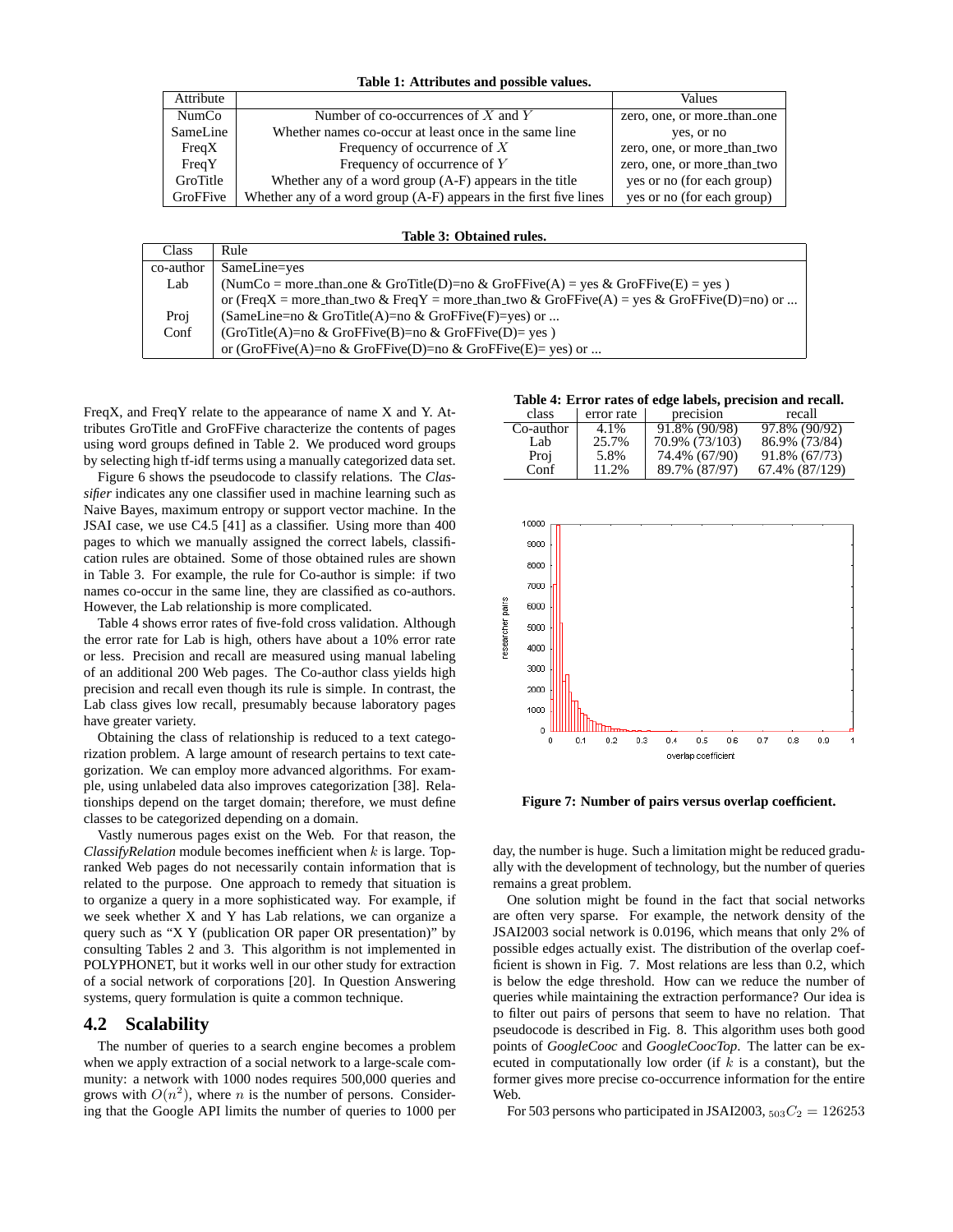

**Figure 8: Extract social network in a scalable way.**



**Figure 9: Coverage of** *GetSocialNetScalable* **for JSAI case.**

queries are necessary if we use the *GetSocialNet* module. However, *GetSocialNetScalable* requires only 19,182 queries in case  $k = 20$  empirically, which is about 15%. How correctly the algorithm filters out information is shown in Fig. 9. For example, in case  $k = 20,90\%$  or more of relations with an overlap coefficient 0.4 are detected correctly. It is readily apparent that as  $k$  increases, performance improves. (As an extreme case, we set  $k = \infty$  and we achieve 100%.)

The computational complexity of this algorithm is  $O(nm)$ , where  $n$  is the number of persons and  $m$  is the average number of persons that remain candidates after filtering. Although  $m$  can be a function of  $n$ , it is bounded depending on  $k$  because a Web page contains a certain number of person names in the average case. Therefore, the number of queries is reduced from  $O(n^2)$  to  $O(n)$ , which enables us to crawl a social network as large as  $n = 7000$ .<sup>7</sup>

#### **4.3 Name and Word Co-occurrence**

Person names co-occur along with many words on the Web. A particular researcher's name will co-occur with many words that are related to that person's major research topic. Below, we specifically address the co-occurrence of a name and words.

#### *4.3.1 Keyword extraction*

Keywords for a person, in other words personal metadata, are useful for information retrieval and recommendations on a social network. For example, if a system has information on a researcher's  $\sqrt{\text{Algorithm 4.3: EXTRACTKEYWORDS}(X, k_1, k_2)}$ 

 $D \leftarrow GoogleTop(X, k_1)$  $words \leftarrow ExtractWords(D)$ **for each**  $W \in words$ **do** score $W \leftarrow GoogleCooc(X, W)$  $K \leftarrow \{W|score_W \text{ is top } k_2\}$ **return**  $(K)$ 

✍

#### **Figure 10: Extract keywords for a person.**



**Figure 11: Measure context similarity of two persons.**

study topic, it is easy to find a person of a certain topic on a social network. PANKOW also provides such keyword extraction from a person's homepage [12].

In POLYPHONET, keyword extraction for researchers is implemented. A ready method to obtain keywords for a researcher is to search a person's homepage and extract words from the page. However, homepages do not always exist for each person. Moreover, a large amount of information about a person is not recorded in homepages, but is recorded in other resources such as conference programs, introductions in seminar Webpages, and profiles in journal papers. Therefore, POLYPHONET uses co-occurrence information to search the entire Web for a person's name.

We use co-occurrence of a person's name and a word (or a phrase) on the Web. The algorithm is shown in Fig. 10. Collecting documents retrieved by a person name, we obtain a set of words and phrases as candidates for keywords. We use Termex [37] for term extraction in Japanese as *ExtractWords*. Then, the co-occurrence of the person's name and a word / phrase is measured.

This algorithm is simple but effective. Figure 12 shows an example of keywords for Dan Brickley. He works with XML/RDF and metadata at W3C and ILRT; he created the FOAF vocabulary with Libby Miller. We can see that some important words, such as FOAF and Semantic Web, are extracted properly. Table 5 shows performance of the proposed algorithm based on a questionnaire. Both tf and tf-idf are baseline methods that extract keywords from  $D_X$ . In the tf- idf case, a corpus is produced by collecting 3981 pages for 567 researchers. For *ExtractKeywords*, we set  $k_1 = 10$ 

| Dan Brickley  | Dan Connolly              |
|---------------|---------------------------|
| Libby Miller  | Jan Grant                 |
| <b>FOAF</b>   | <b>RDF</b> Interest Group |
| Semantic Web  | xmlns.com=foaf            |
| Dave Beckett  | RDF                       |
| <b>RDFWeb</b> | Eric Miller               |
| <b>II RT</b>  | <b>FOAF</b> Explorer      |

**Figure 12: Exemplary keywords for** *Dan Brickley***.**

 $7$ In case of the disaster mitigation research community in Japan.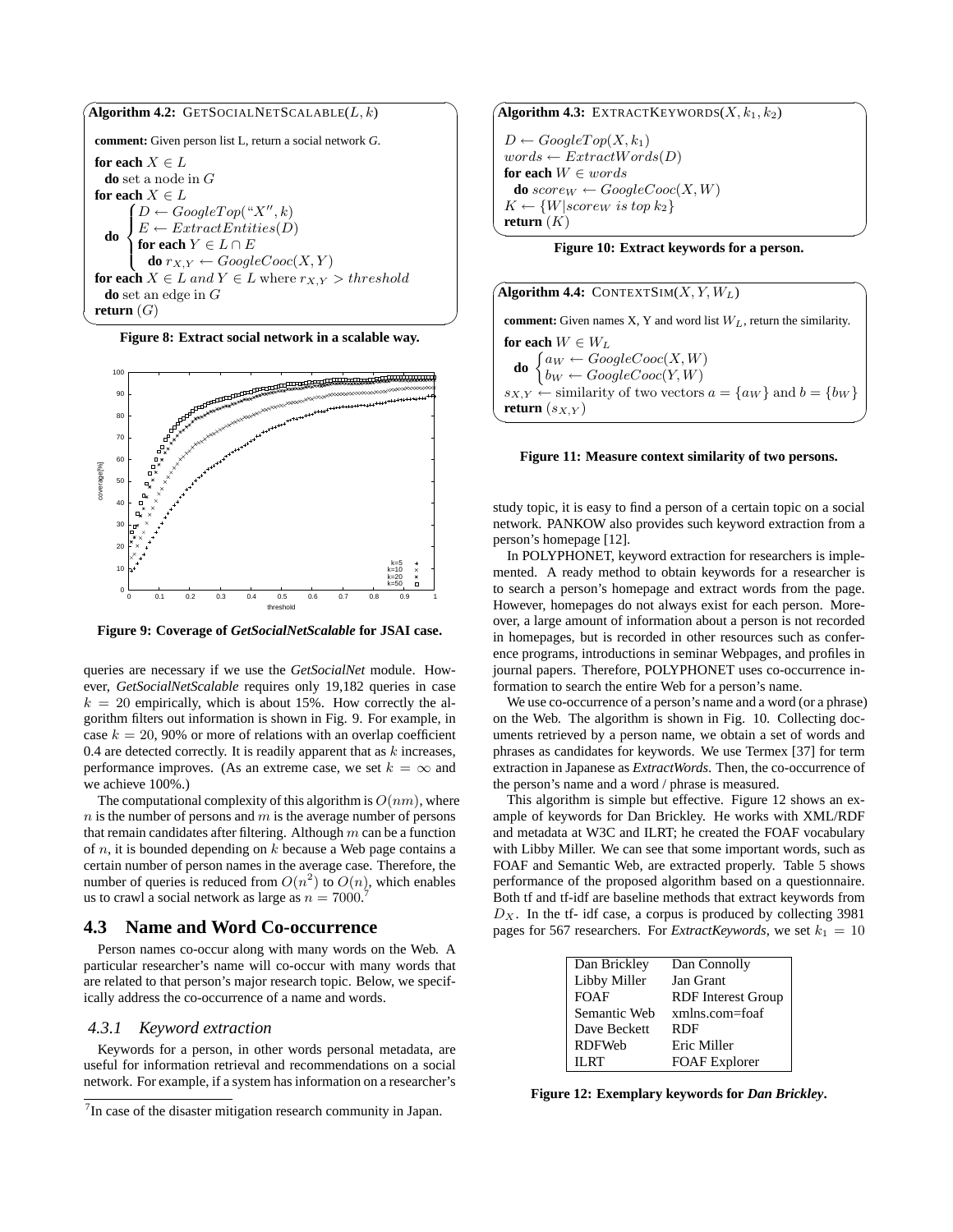| <b>Table 5: Precision and recall</b> |                  |      |                               |  |  |  |
|--------------------------------------|------------------|------|-------------------------------|--|--|--|
| Method                               | $\frac{1}{2}$ tf |      | tf-idf <i>ExtractKeywords</i> |  |  |  |
| $precision$ 0.13                     |                  | 0.18 | 0.60                          |  |  |  |
| recall                               | 0.20             | 0.24 | 0.48                          |  |  |  |

|             |          | W۰       | $W_3$    | $\cdots$ | $W_m$    |                             | $X_2 \ldots$<br>$X_M$<br>$X_1$ |
|-------------|----------|----------|----------|----------|----------|-----------------------------|--------------------------------|
|             |          |          |          | $\cdots$ |          |                             | $\cdots$                       |
|             |          |          |          | $\cdots$ |          | $X_2$                       | $\cdots$                       |
| $X_3$       | $\cdots$ | $\cdots$ | $\cdots$ | $\cdots$ | $\cdots$ | $X_3$                       | $\cdots$                       |
| $\cdots$    |          |          |          | $\cdots$ |          | $\cdots$                    | .<br>$\cdots$<br>$\cdots$      |
| $\Lambda$ n |          |          |          | $\cdots$ |          | $\mathbf{v}$<br>$\Lambda_n$ | $\cdots$                       |

**Figure 13: Affiliation matrix and adjacent matrix.**

and  $k_2 = 20$  (as similarly as tf and tf-idf). We gave questionnaires to 10 researchers and defined the correct set of keywords carefully. (For details of the algorithm and its evaluation, see [36].) The tf outputs many common words; tf-idf outputs very rare words because of the diversity of Web document vocabularies. The proposed method is far superior to that of the baselines.

#### *4.3.2 Affiliation network*

Co-occurrence information of words and persons forms a matrix. Figure 13 shows a person-word co-occurrence matrix, which represents how likely a person's name co-occurs with words on the Web. In social network analysis literature, this matrix is called an *affiliation matrix* while a person-person matrix is called an *adjacent matrix* [46]. Figure 14 presents an example of a person-to-word matrix obtained in POLYPHONET. For example, the name of Mitsuru Ishizuka co-occurs often with words such as *agent* and *communication*. Koiti Hasida co-occurs often with *communication* and *cognition*. Our concept is that by measuring the similarity between two-word co-occurrence vectors (i.e., two rows of the matrix), we can calculate the similarity of the two people's contexts. In the researchers' cases, we can measure how mutually relevant the two researchers' research topics are: if two persons are researchers of very similar topics, the distribution of word co-occurrences will be similar.

Figure 11 describes the pseudocode for calculating the context similarity of two persons. We should prepare a word / phrase list W*L*: a controlled vocabulary for the purpose, because rare words do not contribute much to the similarity calculation. In POLY-PHONET, we obtain 188 words that appear frequently (excluding stop words) in titles of papers at JSAI conferences. Actually, we store the affiliation matrix for a list of persons and a list of words before calculating similarity to avoid inefficiency. Popular words such as *agent* and *communication* co-occur often with many person names. Therefore, statistical methods are effective: We first apply  $\chi^2$  statistics to the affiliation matrix and calculate cosine similarity [8].

One evaluation is shown in Fig. 15. Based on the similarity function, we plot the probability that the two persons will attend the same session at a JSAI conference. We compare several similarity calculations: chi<sup>2</sup> represents using the  $\chi^2$  and cosine similarity, the idf represents using idf weighting and cosine similarity, and hits represent using the hit count as weighting and cosine similarity. This session prediction task is very difficult and its precision and recall are low; the  $\chi^2$  performs best among the weighting methods.

A network based on an affiliation matrix is called *affiliation network* [46]. A relation between a pair of persons with similar interests or citations is sometimes called *intellectual link*. Even if no

|                   | agent | mining | communication audio cognition |     |      |   |
|-------------------|-------|--------|-------------------------------|-----|------|---|
| Mitsuru Ishizuka  | 454   | 143    | 414                           | 382 | 246  |   |
| Koiti Hasida      | 412   | 156    | 1020                          | 458 | 1150 |   |
| Yutaka Matsuo     | 129   | 112    | 138                           | 89  | 58   | . |
| Nobuaki Minematsu | 227   | 22.    | 265                           | 648 | 138  |   |
| Yohei Asada       |       | n      |                               |     |      | . |
| $\cdots$          |       |        | .                             |     |      |   |

**Figure 14: Example of a person-to-word co-occurrence matrix.**



**Figure 15: Precision and recall for session identification.**

direct relation exists between the two, we can consider that they have common interests, implying a kind of intellectual relation, or potential social relation.

## **5. POLYPHONET**

POLYPHONET is a coined term using *polyphony* + *network*. It is a Web-based system for an academic community to facilitate communication and mutual understanding based on a social network extracted from the Web. We implement every module mentioned above in POLYPHONET. The system has been used at JSAI annual conferences successively for three years and at Ubi-Comp2005. Because of space limitations here, we briefly introduce the system. We encourage the reader to visit the website for UbiComp2005<sup>8</sup> and for JSAI2005<sup>9</sup>.

A social network of participants is displayed in POLYPHONET to illustrate a community overview. Various types of retrieval are possible on the social network: researchers can be sought by name, affiliation, keyword, and research field; related researchers to a retrieved researcher are listed; and a search for the shortest path between two researchers can be made. Even more complicated retrievals are possible: e.g., a search for a researcher who is nearest to a user on the social network among researchers in a certain field. POLYPHONET is incorporated with a scheduling support system [18] and a location information display system [39] in the ubiquitous computing environment at the conference sites.

Figure 16 is a portal page that is tailored to an individual user, called *my page*. The user's presentations, bookmarks of the presentations, and registered acquaintances are shown along with the social network extracted from the Web. Figure 17 shows the obtained shortest path between two persons on a social network. Figure 18 is a screenshot that illustrates when three persons come to an

<sup>8</sup> http://www.ubicomp-support.org/ubicomp2005/.

<sup>9</sup> http://jsai-support-wg.org/polysuke2005/.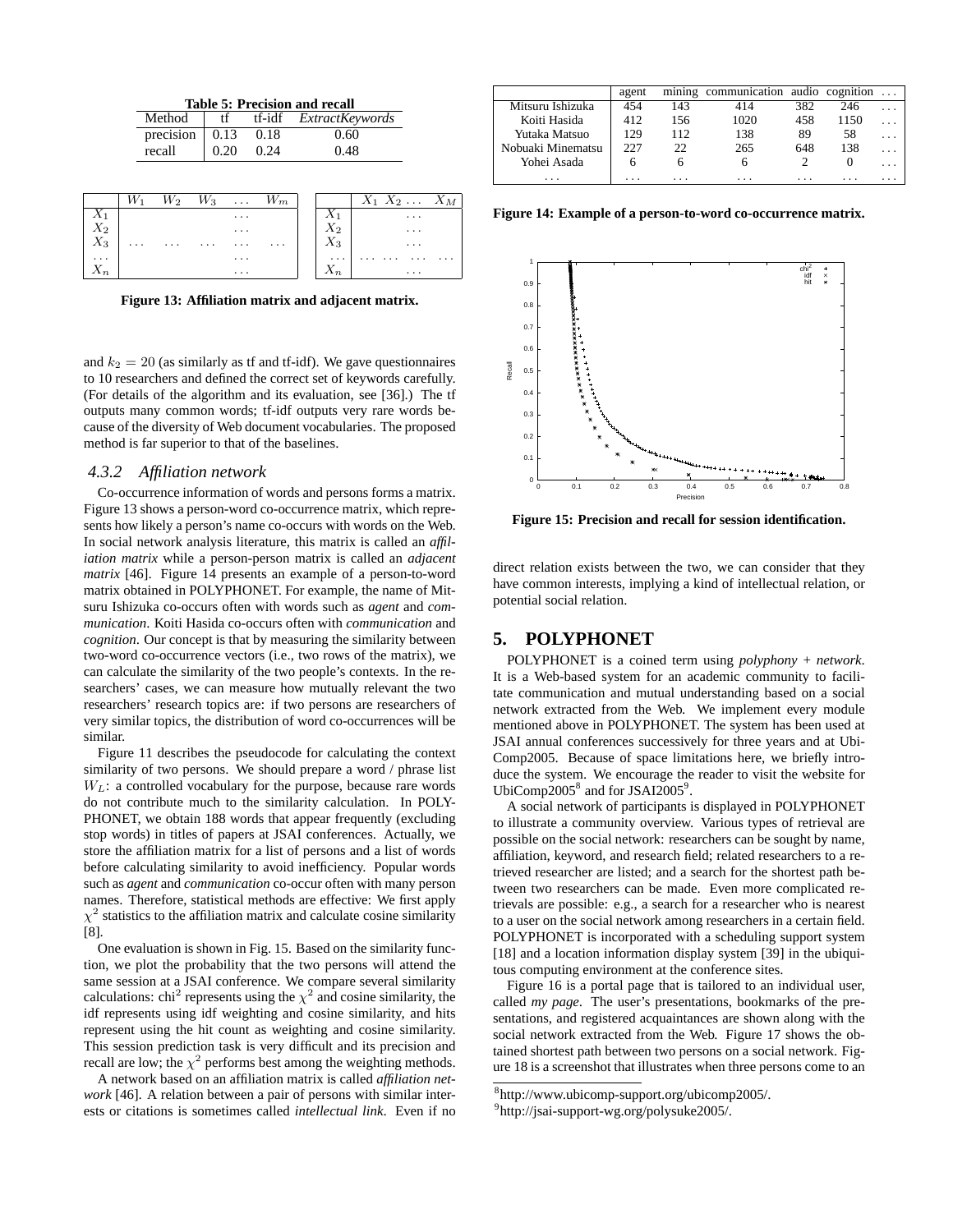

**Figure 16: My page on POLYPHONET.**

information kiosk and the social network including the three is displayed. More than 200 users used the system during each three-day conference, as shown in Table 6. Comments were almost entirely positive; they enjoyed using the system.

# **6. RELATE-IDENTIFY MODEL**

In this section, based on the studies of social network mining and lessons learned from POLYPHONET operation, we propose a novel architecture for social network extraction.

In the field of artificial intelligence, various forms of semantic representation have been speculated upon for decades, including first-order predicate logic, semantic networks, frames, and so on. Such representation enables us to describe relations among objects; it is useful for further use of the Web for integration of information and inference. On the other hand, studies of social network analyses in sociology provide us a means to capture the characteristics of a network as integration of relations. For example, the concept of centrality quantifies the degree to which a person is central to a social network. A measure of centrality, i.e., the degree to which a researcher is central to a research community, sometimes correlates to other measures of an individual, e.g., their number of publications. Social networks (and their individual relations) are defined properly in terms of a certain purpose if the correlation is high. Such feedback from an extracted network to individual relations is important when we target extraction of a large-scale social network from the Web.

Following that concept, we propose a new architecture to extract a social network from the Web, called *Super Social Network Mining*. The architecture has two characteristics:

**Scalability** We use very simple modules using a search engine to attain scalability.

**Relate-Identify process** We identify entities<sup>10</sup> and extract relations



**Figure 17: Shortest path from a person to a person on POLY-PHONET.**



**Figure 18: Social network among three persons on POLY-PHONET.**

of entities. Then, based on the whole network structure and statistics, we improve the means to identify entities. That process is repeated iteratively; thereby, it is gradually improved.

To attain scalability, we allow two operations using a search engine: *GoogleTop* and *GoogleCooc*. These two are permissible operations even if the Web grows more. *GoogleTop* enables us to investigate a small set of samples of Web pages using text processing, whereas *GoogleCooc* provides statistics that pertain to the entire Web. We should note that as the Web grows, *GoogleTop* returns fewer and fewer Web pages relative to all retrieved documents, thereby rendering it less effective. A more effective means to sample documents from the Web is essential, as described in [2]. In contrast, *GoogleCooc* yields a more precise number if the Web grows because the low-frequency problem is improved. Therefore, a good combination of *GoogleCooc* and *GoogleTop* is necessary for Super Social Network Mining. For other kinds of operations by a search engine such as "get the number of documents where word X co-occurs with Y within the word distance of 10," whether they are permissible or not remains unclear in terms of scalability because the index size grows very rapidly. A search engine that is specially designed for NLP [6] will benefit our research greatly if it actually

<sup>10</sup>We use an *entity* as a broader term of a *person*.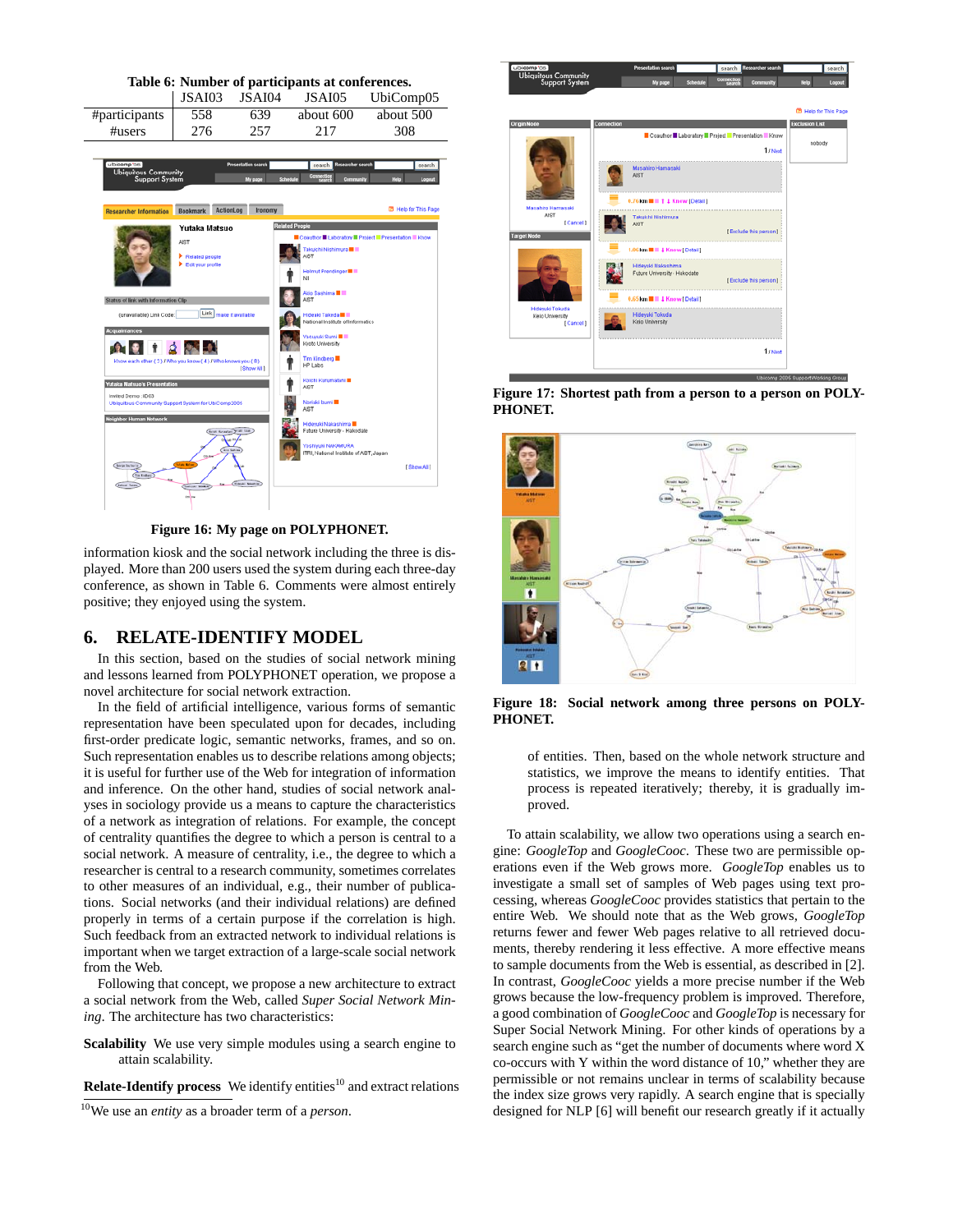

**Figure 19: Overview of module dependency.**

Initial data of persons



**Figure 20: Relate-Identify process of** *Super Social Network Mining***.**

scales properly.

Figure 19 shows an overview of the module dependencies we described in this paper. *GoogleHit* and *GoogleTop* are remarkably versatile yet simple modules. We should note that two modules exist that we do not introduce in this paper: *ContextSimTop* and *StructuralEquiv*. The first, *ContextSimTop*, calculates the context similarity of two persons based on *GoogleTop*. That module is similar to the snippet similarity of two queries (or two short texts) introduced in [42]. The *StructuralEquiv* module calculates structural equivalence, which plays an important role in the Relate-Identify process.

Figure 20 depicts an overview of the Relate-Identify process. First, a list of names is given as the initial input. We apply the *ExtractKeyword* module to obtain some keywords that are useful for personal metadata. Then in the RELATE step, relations among persons are extracted using various modules including *GetSocial-Net* and *ClassifyRelation*, which will eventually produce two kinds of matrices: an adjacent matrix and an affiliation matrix.

In the IDENTIFY step, information associated with overall relations is used to obtain an improved query for each person. Two possibilities to modify identification of an entity (or a person) exist: to decompose one entity into two or more, and to merge multiple entities into one. Decomposition of one entity is equivalent to name disambiguation, which is mentioned in the paper. Fundamentally, the *GoogleTop* module is used to obtain documents of a name, and then cluster the documents in some way. New keywords are obtained to identify the person more precisely.

Integration of multiple entities is known as a record linkage prob-

lem in database studies. In the context of social networks, examples include integrating a person with multiple names such as *James Hendler* and *Jim Hendler*, a person with different affiliations (as researchers often move institutes), and a person with multiple names in different languages. We propose the use of structural equivalence as a key to uncover entity linkage. Structural equivalence is the degree to which two individuals have the same relations with the same others [5]. The two names might refer to the same individual if the two entities have a very similar distribution of co-occurrence with others. Furthermore, we can use other information simultaneously: whether the two have similar keywords that are obtained by *ContextSim* module, and whether the two expressions of names share some proximity such as *Jim Hendler*, *James Hendler*, or *J. Hendler*.

Although the overall architecture is not implemented in POLY-PHONET, we have partially implemented the system and the results appear promising. We can gradually obtain an improved query for each; simultaneously, the system has served to improve relations among individuals. We believe that this architecture works not only for social network extraction in the Japanese language, but also in other languages.

# **7. CONCLUSION**

This paper describes a social network mining approach using the Web. Several studies have addressed similar approaches so far; we organize those methods into small pseudocodes. Several algorithms, which classify the relations using Google, make the extraction scalable, and obtain a person-to-word matrix, are novel as far as we know. We implemented every algorithm on POLYPHONET, which was put into service at JSAI conferences over three years and at the UbiComp conference. Finally, the Super Social Network Mining concept is proposed: it is characterized by its scalability and Relate-Identify process.

Merging the vast amount of information on the Web and producing higher-level information might contribute many knowledgebased systems in the future. Acquiring knowledge through Googling is a similar concept to ours [11]. We intend to apply our approach in the future to extract much structural knowledge aside from social networks.

### **8. ACKNOWLEDGEMENTS**

This research was partially supported by NEDO (New Energy and Industrial Technology Development Organization), No. 04A11502a.

### **9. ADDITIONAL AUTHORS**

Additional authors: Keisuke Ishida (National Institute of Advanced Industrial Science and Technology (AIST)), Takuichi Nishimura (AIST), Hideaki Takeda (NII), Koiti Hasida (AIST), Mitsuru Ishizuka (University of Tokyo)

#### **10. REFERENCES**

- [1] L. A. Adamic and E. Adar. Friends and neighbors on the web. *Social Networks*, 25(3):211–230, 2003.
- [2] A. Anagnostopoulos, A. Z. Broder, and D. Carmel. Sampling search-engine results. In *Proc. WWW 2005*, pp. 245–256, 2005.
- [3] R. Bekkerman and A. McCallum. Disambiguating web appearances of people in a social network. In *Proc. WWW 2005*, 2005.
- [4] D. Bollegara, Y. Matsuo, and M. Ishizuka. Extracting key phrases to disambiguate personal names on the web. In *Proc. CICLing 2006*, 2006.